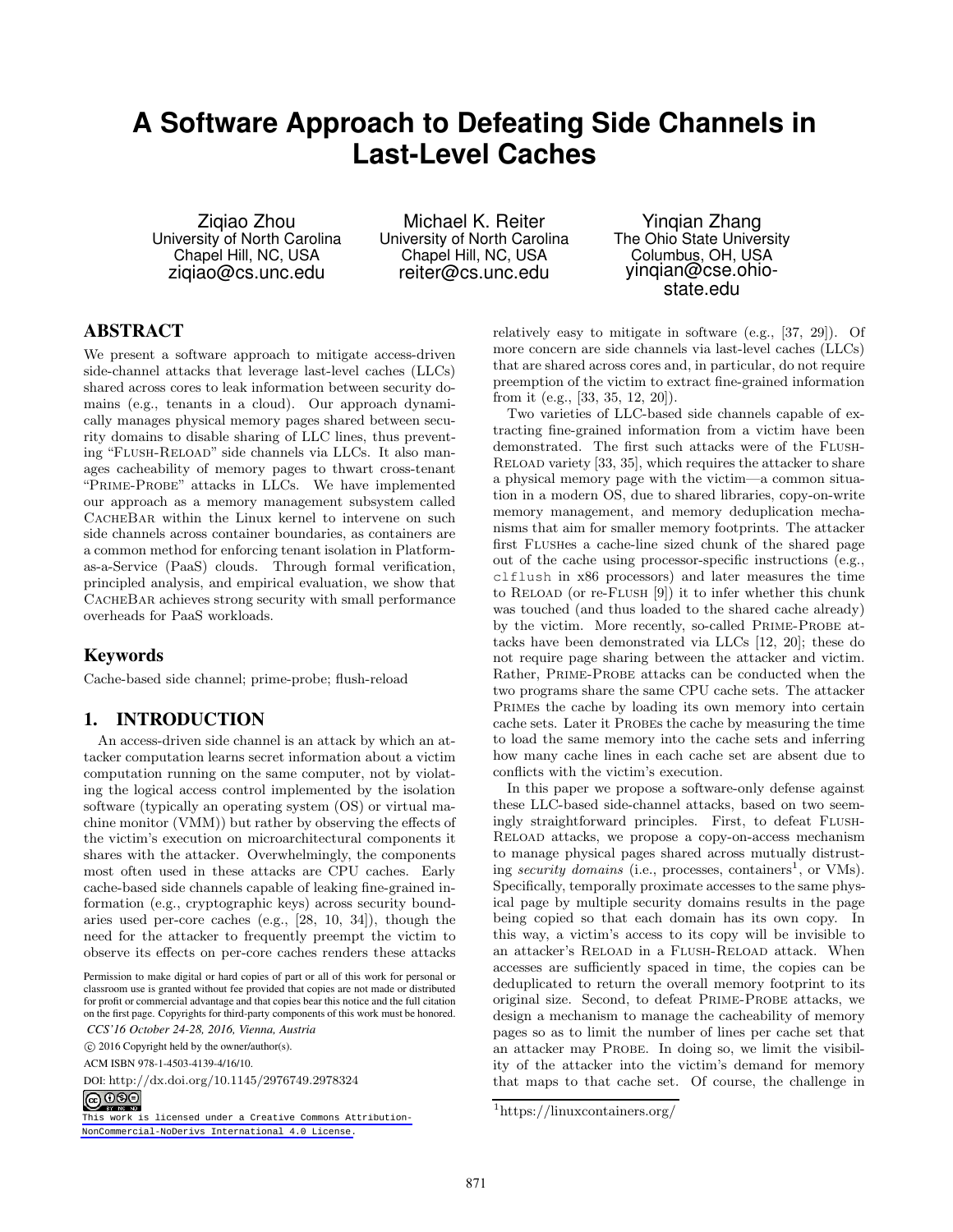these defenses is in engineering them to be effective in both mitigating LLC-based side-channels and supporting efficient execution of computations.

To demonstrate these defenses and the tradeoffs between security and efficiency that they offer, we detail their design and implementation in a memory management subsystem called CacheBar (short for "Cache Barrier") for the Linux kernel. CACHEBAR supports these defenses for security domains represented as Linux containers. That is, copy-onaccess to defend against Flush-Reload attacks makes page copies as needed to isolate temporally proximate accesses to the same page from different containers. Moreover, memory cacheability is managed so that the processes in each container are collectively limited in the number of lines per cache set they can PROBE. CACHEBAR would thus be wellsuited for use in Platform-as-a-Service (PaaS) clouds that isolate cloud customers in distinct containers; indeed, crosscontainer LLC-based side channels have been demonstrated in such clouds in the wild [35]. Our security evaluations show that CACHEBAR mitigates cache-based side-channel attacks, and our performance evaluation indicates that CACHEBAR imposes very modest overheads on PaaS workloads.

To summarize, we contribute:

- A novel copy-on-access mechanism to manage physical memory pages shared by distrusting tenants to prevent Flush-Reload side-channel attacks, and its formal verification using model checking.
- A novel mechanism to dynamically maintain queues of cacheable memory pages so as to limit the cache lines a malicious tenant may access in Prime-Probe attacks, and a principled derivation of its parameters to balance security and performance.
- Implementation of both mechanisms in a mainstream Linux operating system kernel and an extensive security and performance evaluation for PaaS workloads.

# 2. RELATED WORK

Numerous proposals have sought to mitigate cache-based side channels with low overhead through redesign of the cache hardware, e.g., [31, 13, 19]. Unfortunately, there is little evidence that mainstream CPU manufacturers will deploy such defenses in the foreseeable future, and even if they did, it would be years before these defenses permeated the installed computing base. Other proposals modify applications to better protect secrets from side-channel attacks. These solutions range from tools to limit branching on sensitive data (e.g., [4, 5]) to application-specific side-channelfree implementations (e.g., [15]). However, the overheads of these techniques tend to grow with the scope of programs to which they apply and can be very substantial (e.g., [25]).

It is for this reason that we believe that systems-level (i.e., OS- or VMM-level) defenses are the most plausible for deployment in the foreseeable future, and many have been proposed. With attention to cache-based side-channels specifically, several works provide to each security domain a limited number of designated pages that are never evicted from the LLC (e.g., [14, 18]), thereby rendering their contents immune to Prime-Probe and Flush-Reload attacks. These approaches, however, require the application developer to determine what data/instructions to protect and then to modify the application to organize the sensitive content into the protected pages; in contrast, CacheBar seeks to protect applications holistically and requires no application modifications. CacheBar also differs in several design choices that free it from limitations of prior approaches (e.g., the limitation of only one protected page per core [14] or dependence on relatively recent, Intel-specific cache optimizations [18]). Other systems-level solutions manage memory so as to partition the use of the LLC by different security domains (e.g., [24, 26]), though these approaches preclude memory-page and CPU-cache sharing entirely and hence can underutilize these resources considerably. Others have suggested disabling or selectively enabling memory sharing [22, 35, 3] for countering various side-channel attacks exploiting shared memory, while stopping short of exploring a complete design for doing so. Our copy-on-access design provides an efficient realization of this idea for addressing FLUSH-Reload attacks, and extends this idea with cacheability management for Prime-Probe defense, as well.

LLC-based side channels are a particular instance of timing side channels, and so defenses that seek to eliminate timing side channels are also relevant to our problem. Examples include fuzzing real-time sources (e.g., [30]), though this impinges on legitimate uses of real time. Since real-time counters are not the only way to time memory fetches [32], other efforts have sought to eliminate side-channel risks more holistically via altering the CPU scheduler (e.g., [27, 17]) and managing how tenants co-locate (e.g., [16, 36, 2, 17]). In contrast, here we focus specifically on LLC-based side channels (vs. a larger subset of timing side-channels), which again are arguably the most potent known side-channel vectors [33, 35, 12, 20], and restrict our modifications to the memory management subsystem.

# 3. COPY-ON-ACCESS

The Flush-Reload attack is a highly effective LLC-based side channel that was used, e.g., by Zhang et al. [35] to mount fine-grained side-channel attacks in commercial PaaS clouds. It leverages physical memory pages shared between an attacker and victim security domains, as well as the ability to evict those pages from LLCs, using a capability such as provided by the clflush instruction on the x86 architecture. clflush is designed to maintain consistency between caches and memory for write-combined memory [11]. The attacker uses clflush, providing a virtual address as an argument, to invalidate the cache lines occupied by the backing physical memory. After a short time interval (the "Flush-RELOAD interval") during which the victim executes, the attacker measures the time to access the same virtual address. Based on this duration, the attacker can infer whether the victim accessed that memory during the interval.

# 3.1 Design

Modern operating systems, in particular Linux OS, often adopt on-demand paging and copy-on-write mechanisms [7] to reduce the memory footprints of userspace applications. In particular, copy-on-write enables multiple processes to share the same set of physical memory pages as long as none of them modify the content. If a process writes to a shared memory page, the write will trigger a page fault and a subsequent new page allocation so that a private copy of page will be provided to this process. In addition, memory merging techniques like Kernel Same-Page Merging (KSM) [1] are also used in Linux OS to deduplicate identical memory pages. Memory sharing, however, is one of the key factors that enable Flush-Reload side channel attacks. Disabling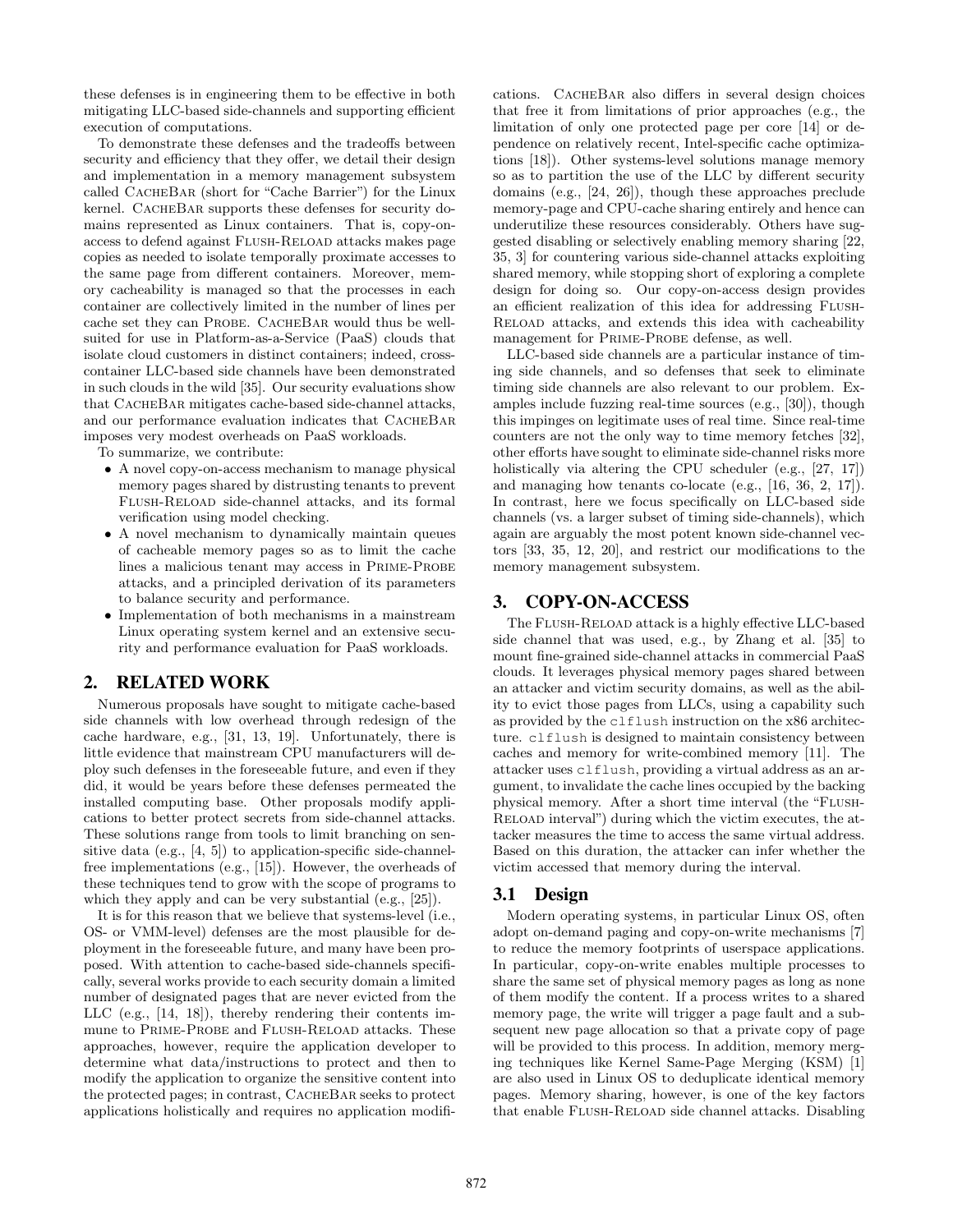

Figure 1: State transition of a physical page

memory page sharing entirely will eliminate FLUSH-RELOAD side channels but at the cost of much larger memory footprints and thus inefficient use of physical memory.

CacheBar adopts a design that we call copy-on-access, which dynamically controls the sharing of physical memory pages between security domains. We designate each physical page as being in exactly one of the following states: unmapped, exclusive, shared, and accessed. An unmapped page is a physical page that is not currently in use. An exclusive page is a physical page that is currently used by exactly one security domain, but may be shared by multiple processes in that domain. A SHARED page is a physical page that is shared by multiple security domains, i.e., mapped by at least one process of each of the sharing domains, but no process in any domain has accessed this physical page recently. In contrast, an accessed page is a previously shared page that was recently accessed by a security domain. The state transitions are shown in Fig. 1.

An UNMAPPED page can transition to the EXCLUSIVE state either due to normal page mapping, or due to copy-on-access when a page is copied into it. Unmapping a physical page for any reason (e.g., process termination, page swapping) will move an EXCLUSIVE page back to the UNMAPPED state. However, mapping the current exclusive page by another security domain will transit it into the SHARED state. If all but one domain unmaps this page, it will transition back from the SHARED state to the EXCLUSIVE state, or ACCESSED state to the EXCLUSIVE state. A page in the SHARED state may be shared by more domains and remain in the same state; when any one of the domains accesses the page, it will transition to the accessed state. An accessed page can stay that way as long only the same security domain accesses it. If this page is accessed by another domain, a new physical page will be allocated to make a copy of this one, and the current page will transition to either EXCLUSIVE or SHARED state, depending on the remaining number of domains mapping this page. The new page will be assigned state EXCLUSIVE.

An ACCESSED page will be reset to the SHARED state if it is not accessed for  $\Delta_{\text{accessed}}$  seconds. This timeout mechanism ensures that only recently used pages will remain in the accessed state, limiting chances for unnecessary duplication. Page merging may also be triggered by deduplication services in a modern OS (e.g., KSM in Linux). This effect is reflected by a dashed line in Fig. 1 from state EXCLUSIVE to SHARED. A page at any of the mapped states (i.e., EXCLUsive, shared, accessed) can transition to unmapped state for the same reason when it is a copy of another page (not shown in the figure).

Merging duplicated pages requires some extra bookkeeping. When a page transitions from UNMAPPED to EXCLUsive due to copy-on-access, the original page is tracked by the new copy so that CACHEBAR knows with which page to merge it when deduplicating. If the original page is unmapped first, then one of its copies will be designated as the new "original" page, with which other copies will be merged in the future. The interaction between copy-onaccess and existing copy-on-write mechanisms is also implicitly depicted in Fig. 1: Upon copy-on-write, the triggering process will first unmap the physical page, possibly inducing a state transition (from SHARED to EXCLUSIVE). The state of the newly mapped physical page is maintained separately.

## 3.2 Implementation

At the core of copy-on-access implementation is the state machine depicted in Fig. 1.

unmapped  $\Leftrightarrow$  exclusive  $\Leftrightarrow$  shared. Conventional Linux kernels maintain the relationship between processes and the physical pages they use. However, CacheBar also needs to keep track of the relationship between containers and the physical pages that each container's processes use. Therefore, CacheBar incorporates a new data structure, counter, which is conceptually a table used for recording, for each physical page, the number of processes in each container that have Page Table Entries (PTEs) mapped to this page.

The counter data structure is updated and referenced in multiple places in the kernel. Specifically, in CACHEBAR we instrumented every update of mapcount, a data field in the page structure for counting PTE mappings, so that every time the kernel tracks the PTE mappings of a physical page, counter is updated accordingly. The use of counter greatly simplifies maintaining and determining the state of a physical page: (1) Given a container, access to a single cell suffices to check whether a physical page is already mapped in the container. This operation is very commonly used to decide if a state transition is required when a page is mapped by a process. Without counter, such an operation requires performing reverse mappings to check the domain of each mapping. (2) Given a physical page, it takes  $N$  accesses to counter, where  $N$  is the total number of containers, to tell which containers have mapped to this page. This operation is commonly used to determine the state of a physical page.

shared  $\Rightarrow$  accessed. To differentiate SHARED and ACcessed states, one additional data field, owner, is added (see Fig. 2) to indicate the owner of the page (a pointer to a PID\_namespace structure). When the page is in the shared state, its owner is NULL; otherwise it points to the container that last accessed it.

All PTEs pointing to a shared physical page will have a reserved Copy-On-Access (COA) bit set. Therefore, any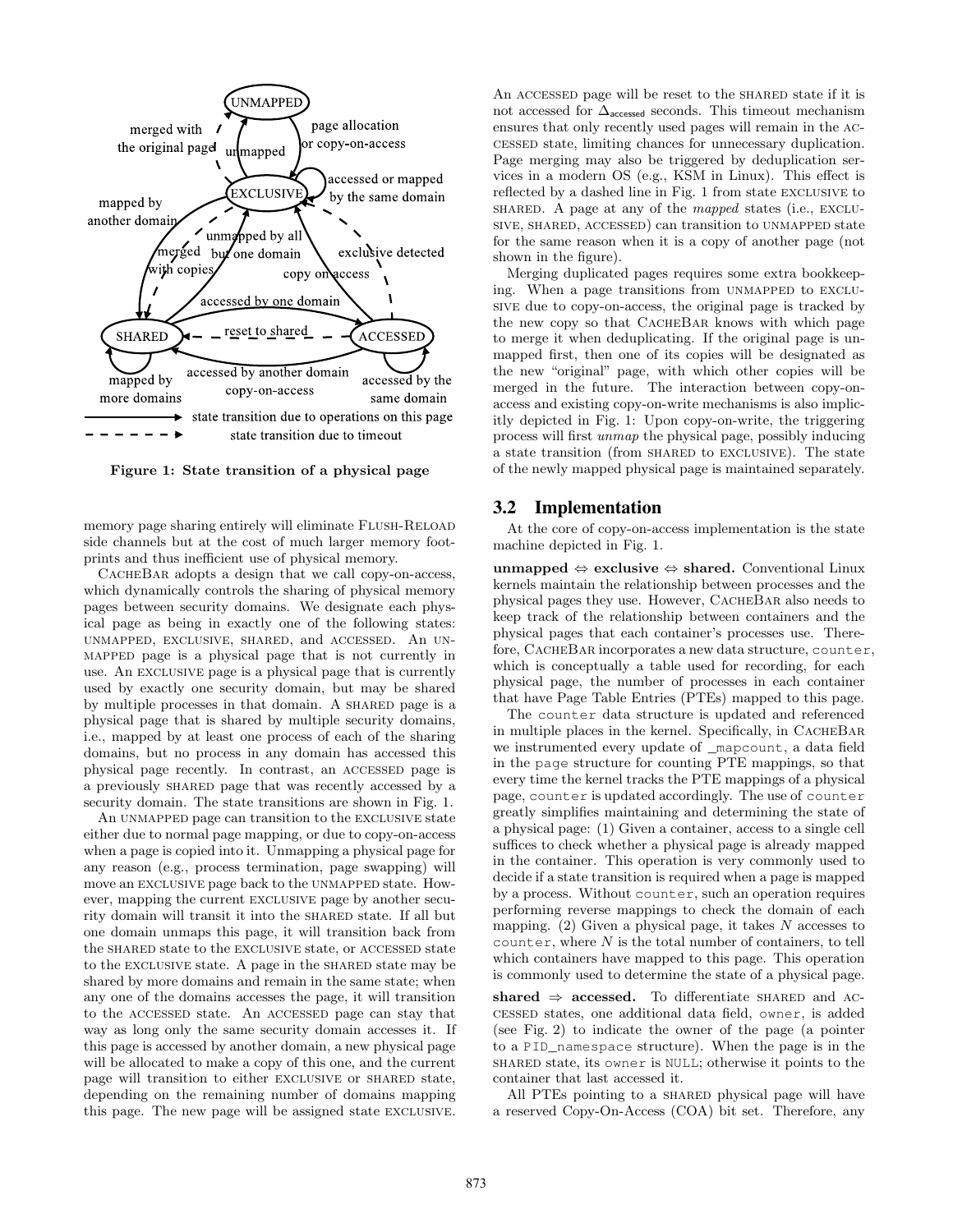

Figure 2: Structure of copy-on-access page lists.

access to these virtual pages will induce a page fault. When a page fault is triggered, CacheBar checks if the page is present in physical memory; if so, and if the physical page is in the shared state, the COA bit of the current PTE for this page will be cleared so that additional accesses to this physical page from the current process will be allowed without page faults. The physical page will also transition to the ACCESSED state.

 $accessed \Rightarrow exclusive/shared.$  If the page is already in the ACCESSED state when a domain other than the owner accesses it, the page fault handler will allocate a new physical page, copy the content of the original page into the new page, and change the PTEs in the accessing container so that they point to the new page. Since multiple same-content copies in one domain burdens both performance and memory but contributes nothing for security, the fault handler will reuse a copy belonging to that domain if it exists. After copy-on-access, the original page can either be exclusive or shared. All copy pages are anonymous-mapped, since only a single file-mapped page for the same file section is allowed.

A transition from the ACCESSED state to SHARED or EXclusive state can also be triggered by a timeout mechanism. CACHEBAR implements a periodic timer (every  $\Delta_{\text{accessed}} =$ 1s). Upon timer expiration, all physical pages in the ac-CESSED state that were not accessed during this  $\Delta$ <sub>accessed</sub> interval will be reset to the SHARED state by clearing its owner field, so that pages that are infrequently accessed are less likely to trigger copy-on-access. If an accessed page is found for which its counter shows the number of domains mapped to it is 1, then the daemon instead clears the COA bit of all PTEs for that page and marks the page EXCLUSIVE.

Instead of keeping a list of accessed pages, CacheBar maintains a list of pages that are in either SHARED or ACcessed state, denoted original\_list (shown in Fig. 2). Each node in the list also maintains a list of copies of the page it represents, dubbed copy\_list. These lists are attached onto the struct page through track\_ptr. Whenever a copy is made from the page upon copy-on-access, it is inserted into the copy\_list of the original page. Whenever a physical page transitions to the unmapped state, it is removed from whichever of original\_list or copy\_list it is contained in. In the former case, CACHEBAR will designate a copy page of the original page as the new original page and adjust the lists accordingly.

For security reasons that will be explained in Sec. 3.3, we further require flushing the entire memory page out of the cache after transitioning a page from the ACCESSED state to the SHARED state due to this timeout mechanism. This page-flushing procedure is implemented by issuing clflush on each of the memory blocks of any virtual page that maps to this physical page.

State transition upon **clflush**. The clflush instruction is subject to the same permission checks as a memory load, will trigger the same page faults, and will similarly set the ACCESSED bit in the PTE of its argument [11]. As such, each Flush via clflush triggers the same transitions (e.g., from SHARED to ACCESSED, and from ACCESSED to an EXCLUSIVE copy) as a RELOAD in our implementation, meaning that this defense is equally effective against both Flush-Reload and Flush-Flush [9] attacks.

Page deduplication. To mitigate the impact of copy-onaccess on the size of memory, CACHEBAR implements a less frequent timer (every  $\Delta_{\text{copy}} = 10 \times \Delta_{\text{accessed}}$  seconds) to periodically merge the page copies with their original pages. Within the timer interrupt handler, original\_list and each copy\_list are traversed similarly to the "accessed  $\Rightarrow$  SHARED" transition description above, though the AC-CESSED bit in the PTEs of only pages that are in the exclusive state are checked. If a copy page has not been accessed since the last such check (i.e., the ACCESSED bit is unset in all PTEs pointing to it), it will be merged with its original page (the head of the copy\_list). The AC-CESSED bit in the PTEs will be cleared afterwards.

When merging two pages, if the original page is anonymousmapped, then the copy page can be merged by simply updating all PTEs pointing to the copy page to instead point to the original page, and then updating the original page's reverse mappings to include these PTEs. If the original page is file-mapped, then merging is more intricate, additionally involving the creation of a new virtual memory area (vma structure) that maps to the original page's file position and using this structure to replace the virtual memory area of the (anonymous) copy page in the relevant task structure.

For security reasons, merging of two pages requires flushing the original physical page from the LLC. We will elaborate on this point in Sec. 3.3.

Interacting with KSM. Page deduplication can also be triggered by existing memory deduplication mechanisms (e.g., KSM). To maintain the state of physical pages, CACHEBAR instruments every reference to \_mapcount within KSM and updates counter accordingly. KSM is capable of merging more pages than our built-in page deduplication mechanisms. However, CacheBar still relies on the built-in page deduplication mechanisms for several reasons. First, KSM can merge only anonymous-mapped pages, while CACHEBAR needs to frequently merge an anonymous-mapped page (a copy) with a file-mapped page (the original). Second, KSM may not be enabled in certain settings, which will lead to ever growing copy\_lists. Third, KSM must compare page contents byte-by-byte before merging two pages, whereas CACHEBAR deduplicates pages on the same copy\_list, avoiding the expensive page content comparison.

## 3.3 Security

Copy-on-access is intuitively secure by design, as no two security domains may access the same physical page at the same time, rendering FLUSH-RELOAD attacks seemingly impossible. To show security formally, we subjected our design to model checking in order to prove that copy-on-access is secure against FLUSH-RELOAD attacks. Model checking is an approach to formally verify a specification of a finite-state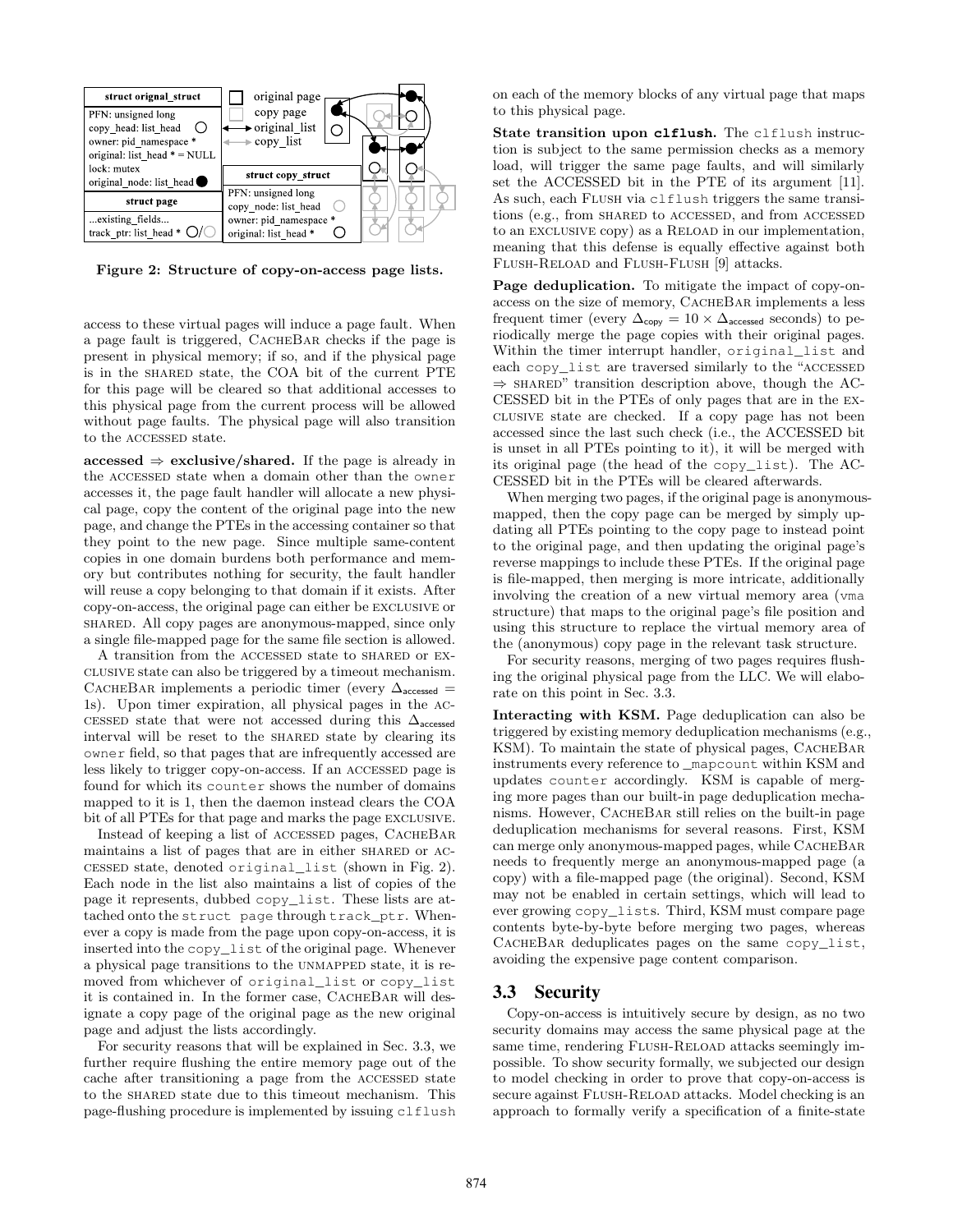concurrent system expressed as temporal logic formulas, by traversing the finite-state machine defined by the model. In our study, we used the Spin model checker, which offers efficient ways to model concurrent systems and verify temporal logic specifications.

System modeling. We model a physical page in Fig. 1 using a byte variable in the Promela programming language, and two physical pages as an array of two such variables, named pages. We model two security domains (e.g., containers), an attacker domain and a victim domain, as two processes in Promela. Each process maps a virtual page, virt, to one of the physical pages. The virtual page is modeled as an index to the pages[] array; initially virt for both the attacker and the victim point to the first physical page (i.e., virt is 0). The victim process repeatedly sets pages[virt] to 1, simulating a memory access that brings pages[virt] into cache. The attacker process Flushes the virtual page by assigning 0 to pages [virt] and RELOADs it by assigning 1 to pages[virt] after testing if it already equals to 1. Both the FLUSH and RELOAD operations are modeled as atomic to simplify the state exploration.

We track the state and owner of the first physical page using another two variables, state and owner. The first page is initially in the SHARED state (state is SHARED), and state transitions in Fig. 1 are implemented by each process when they access the memory. For example, the RELOAD code snippet run by the attacker is shown in Fig. 3. If the attacker has access to the shared page (Line 3), versus an exclusive copy (Line 16), then it simulates an access to the page, which either moves the state of the page to ACCESSED (Line 10) if the state was SHARED (Line 9) or to EXCLUSIVE (Line 14) after making a copy (Line 13) if the state was already ACCESSED and not owned by the attacker (Line 12). Leakage is detected if pages[virt] is 1 prior to the attacker setting it as such (Line 19), which the attacker tests in Line 18.

```
1 atomic {
2 if<br>3 ::
   ::(virt == 0) ->4 if
      :: (state == UNMAPPED) ->
6 assert(0)
7 ::(state == EXCLUSIVE && owner != ATTACKER) ->
8 assert(0)
9:: (state == SHARED) ->
10 state = ACCESSED
11 owner = ATTACKER
12 ::(state == ACCESSED && owner != ATTACKER) ->
13 \text{virt} = 1 \neq \text{copy-on-access} \neq 14<br>14 \text{state} = \text{EXCLUSIVE}state = EXCLUSIVE15 fi
16 ::else -> skip
17 fi
18 assert(pages[virt] == 0)
19 pages[virt] = 1
20
```
Figure 3: Code snippet for Reload.

To model the dashed lines in Fig. 1, we implemented another process, called timer, in Promela that periodically transitions the physical page back to SHARED state from ACcessed state, and periodically with a longer interval, merges the two pages by changing the value of virt of each domain back to 0, owner to none, and state to SHARED.

The security specification is stated as a non-interference property. Specifically, as the attacker domain always Flushes the memory block (sets pages [virt] to 0) before RELOADing it (setting pages[virt] to 1), if the non-interference property holds, then the attacker should always find pages [virt] to be 0 upon Reloading the page. The model checker checks for violation of this property.

Automated verification. We checked the model using Spin. Interestingly, our first model-checking attempt suggested that the state transitions may leak information to a Flush-Reload attacker. The leaks were caused by the timer process that periodically transitions the model to a SHARED state. After inspecting the design and implementation, we found that there were two situations that may cause information leaks. In the first case, when the timer transitions the state machine to the SHARED state from the accessed state, if the prior owner of the page was the victim and the attacker reloaded the memory right after the transition, the attacker may learn one bit of information. In the second case, when the physical page was merged with its copy, if the owner of the page was the victim before the page became SHARED, the attacker may reload it and again learn one bit of information. Since in our implementation of CacheBar, these two state transitions are triggered if the page (or its copy) has not been accessed for a while (roughly  $\Delta_{\text{accessed}}$  and  $\Delta_{\text{copy}}$  seconds, respectively), the information leakage bandwidth due to each would be approximately  $1/\Delta_{\text{accessed}}$  bits per page per second or  $1/\Delta_{\text{copy}}$  bits per page per second, respectively.

We improved our CACHEBAR implementation to prevent this leakage by enforcing LLC flushes (as described in Sec. 3.2) upon these two periodic state transitions. We adapted our model accordingly to reflect such changes by adding one more instruction to assign pages[0] to be 0 right after the two timer-induced state transitions. Model checking this refined model revealed no further information leakage.

# 4. CACHEABILITY MANAGEMENT

Another common method to launch side-channel attacks via caches is using Prime-Probe attacks, introduced by Osvik et al. [21]. These attacks have recently been adapted to use LLCs to great effect, e.g.,  $[20, 12]$ . Unlike a FLUSH-Reload attack, Prime-Probe attacks do not require the attacker and victim security domains to share pages. Rather, the attacker simply needs to access memory so as to evict (Prime) the contents of a cache set and later access (Probe) this memory again to determine (by timing the accesses) how much the victim evicted from the cache set. A potentially effective countermeasure to these attacks, accordingly, is to remove the attacker's ability to PRIME and PROBE the whole cache set and to predict how a victim's demand for that set will be reflected in the number of evictions from that set.

## 4.1 Design

Suppose a  $w$ -way set associative LLC, so that each cache set has  $w$  lines. Let  $x$  be the number of cache lines in one set that the attacker observes having been evicted in a Prime-PROBE interval. The PRIME-PROBE attack is effective today because  $x$  is typically a good indicator of the demand  $d$  that the victim security domain had for memory that mapped to that cache set during the Prime-Probe interval. In particular, if the attacker PRIMEs and PROBES all  $w$  lines, then it can often observe the victim's demand d exactly, unless  $d > w$  (in which case the attacker learns at least  $d \geq w$ ).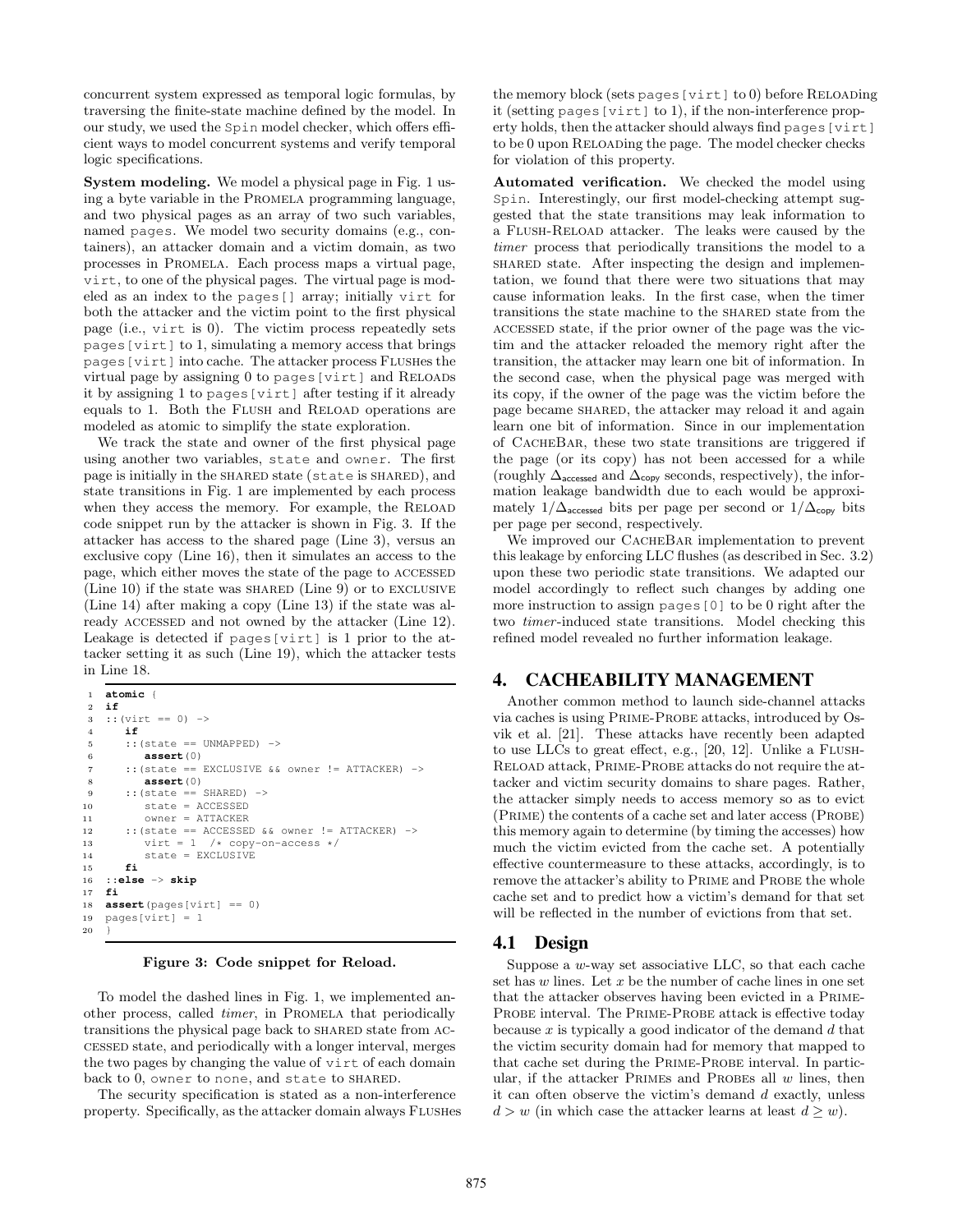

Here we propose to periodically and probabilistically reconfigure the budget  $k_i$  of lines per cache set that the security domain  $i$  can occupy. After such a reconfiguration, the attacker's view of the victim's demand  $d$  is clouded by the following three effects. First, if the attacker is allotted a budget  $k_a < w$ , then the attacker will be unable to observe any evictions at all (i.e.,  $x = 0$ ) if  $d < w - k_a$ <sup>2</sup> Second, if the victim is given allotment  $k_v$ , then any two victim demands d, d' satisfying  $d > d' \geq k_{v}$  will be indistinguishable to the attacker. Third, the probabilistic assignment of  $k_{v}$  results in extra ambiguity for the attacker, since  $x$  evictions might reflect the demand d or the budget  $k_{v}$ , since  $x \leq \min\{d, k_{v}\}\$ (if all  $x$  evictions are caused by the victim).

To enforce the budget  $k_i$  of lines that security domain i can use in a given cache set, CACHEBAR maintains for each cache set a queue per security domain that records which memory blocks are presently cacheable in this set by processes in this domain. Each element in the queue indicates a memory block that maps to this cache set; only blocks listed in the queue can be cached in that set. The queue is maintained with a least recently used (LRU) replacement algorithm. That is, whenever a new memory block is accessed, it will replace the memory block in the corresponding queue that is the least recently used.

### 4.2 Implementation

Implementation of cacheable queues is processor microarchitecture dependent. Here we focus our attention on Intel x86 processors, which appears to be more vulnerable to Prime-Probe attacks due to their inclusive lastlevel cache [20]. As x86 architectures only support memory management at the page granularity (e.g., by manipulating the PTEs to cause page faults), CacheBar controls the cacheability of memory blocks at page granularity. CACHEBAR uses reserved bits in each PTE to manage the cacheability of, and to track accesses to, the physical page to which it points, since a reserved bit set in a PTE induces a page fault upon access to the associated virtual page, for which the backing physical page cannot be retrieved or cached (if it is not already) before the bit is cleared [11, 23]. We hence use the term *domain-cacheable* to refer to a physical page that is "cacheable" in the view of all processes in a particular security domain, which is implemented by modifying all relevant PTEs (to have no reserved bits set) in the

Figure 4: A cacheable queue for one page color in a domain: (a) access to page 24 brings it into the queue and clears NC bit (" $\leftarrow$ 0") in the PTE triggering the fault; periodically, (b) a daemon counts the ACCESSED bits  $(*+0", *+1")$  per page and (c) reorders pages accordingly; to make room for a new page, (d) NC bits in PTEs pointing to the least recently used page are set, and the page is removed from the queue.

processes of that security domain. By definition, a physical page that is domain-cacheable to one container may not necessarily be domain-cacheable to another.

To ensure that no more than  $k_i$  memory blocks from all processes in container  $i$  can occupy lines in a given cache set, CACHEBAR ensures that no more than  $k_i$  of those processes' physical memory pages, of which contents can be stored in that cache set, are domain-cacheable at any point in time. Physical memory pages of which contents can be stored in the same cache set are said to be of the same color, and so to implement this property, CACHEBAR maintains, per container and per color (rather than per cache set), one cacheable queue, each element of which is a physical memory page that is domain-cacheable in this container. Since the memory blocks in each physical page map to different cache sets, limiting the domain-cacheable pages of a color to  $k_i$  also limits the number of cache lines that blocks from these pages can occupy in the same cache set to  $k_i$ .

To implement a non-domain-cacheable memory, CACHEBAR uses one reserved bit, which we denote by NC, in all PTEs within the domain mapped to that physical page. As such, accesses to any of these virtual pages will be trapped into the kernel and handled by the page fault handler. Upon detecting page faults of this type, the page fault handler will move the accessed physical page into the corresponding cacheable queue, clear the NC bit in the current  $PTE^3$ , and remove a least recently used physical page from the cacheable queue and set the NC bits in this domain's PTEs mapped to that page. A physical page removed from the cacheable queue will be flushed out of the cache using clflush instructions on all of its memory blocks to ensure that no residue remains in the cache. CACHEBAR will flush the translation lookaside buffers (TLB) of all processors to ensure the correctness of page cacheabilities every time PTEs are altered. In this way, CacheBar limits the number of domain-cacheable pages of a single color at any time to  $k_i$ .

To maintain the LRU property of the cacheable queue, a daemon periodically re-sorts the queue in descending order of recent access count. Specifically, the daemon traverses the domain's PTEs mapped to the physical frame within that domain's queue and counts the number having their ACCESSED bit set, after which it clears these ACCESSED bits. It then orders the physical pages in the cacheable queue by this count (see Fig. 4). In our present implementation, this daemon is the same daemon that resets pages from the

<sup>2</sup>This statement assumes a LRU replacement policy and that the victim is the only security domain that runs in the PRIME-PROBE interval. If it was not the only security domain to run, then the ambiguity of the observable evictions will additionally cause difficulties for the attacker.

<sup>3</sup>We avoid the overhead of traversing all PTEs in the container that map to this physical page. Access to those virtual pages will trigger page faults to make these updates without altering the cacheable queue.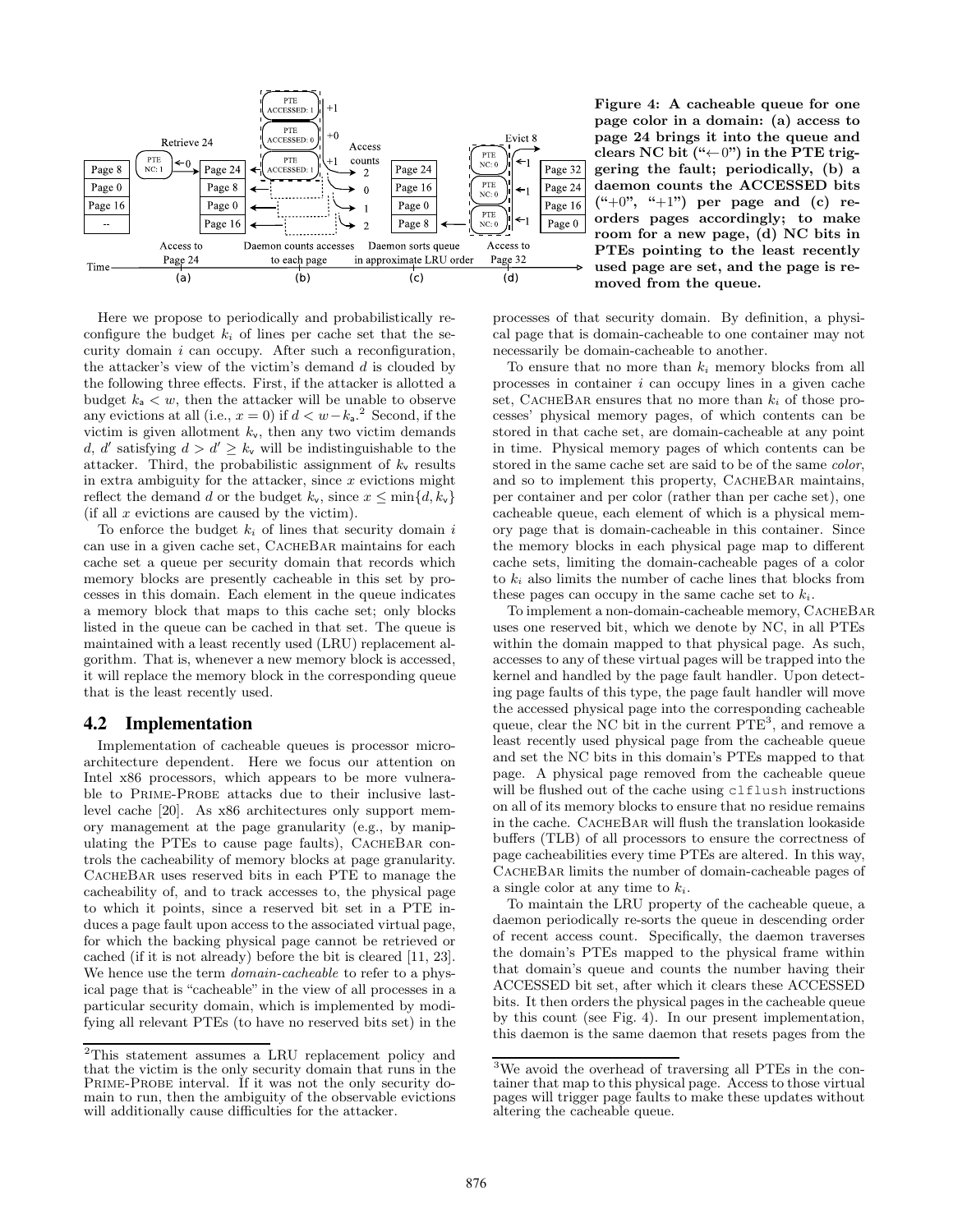

Figure 5: Page fault handler for CacheBar.

ACCESSED state to SHARED state (see Sec. 3), which already checks and resets the ACCESSED bits in copies' PTEs. Again, this daemon runs every  $\Delta_{\text{accessed}} = 1$ s seconds in our implementation. This daemon also performs the task of resetting  $k_i$  for each security domain i, each time it runs.

Interacting with copy-on-access. The cacheable queues work closely with the copy-on-access mechanisms. In particular, as both the COA and NC bits may trigger a page fault upon page accesses, the page handler logic must incorporate both (see Fig. 5). First, a page fault is handled as normal unless it is due to one of the reserved bits set in the PTE. As CACHEBAR is the only source of reserved bits, it takes over page fault handling from this point. CacheBar first checks the COA bit in the PTE. If it is set, the corresponding physical page is either shared, in which case it will be transitioned to accessed, or accessed, in which case it will be copied and transitioned to either SHARED or EXCLUSIVE. CacheBar then clears the COA bit and, if no other reserved bits are set, the fault handler returns. Otherwise, if the NC bit is set, the associated physical page is not in the cacheable queue for its domain, and so CacheBar enqueues the page and, if the queue is full, removes the least-recentlyused page from the queue. If the NC bit is clear, this page fault is caused by unknown reasons and CACHEBAR turns control over to the generic handler for reserved bits.

#### 4.3 Security

Recall that  $k_i$  is the number of cache lines in a certain cache set that is available to domain  $i$  for a period. While the budget  $k_i$  is in effect, each access to a memory block that maps to this cache set, beyond the in-queue  $k_i$  memory blocks, will incur a page fault (because they are all in different pages). Because the page-fault processing time will overwhelm the timing granularity of modern Prime-Probe attacks by an order of magnitude, the attacker i realistically needs to restrict himself to accessing  $k_i$  pages in his PROBE phase and hence to occupying  $k_i$  lines in that cache set.

The security of this design hinges critically on how each  $k_i$  is set by the daemon. When  $k_i$  is reset, it is drawn from a distribution. In the remainder of this section we present how this distribution is determined.

Suppose there are (at most)  $m$  domains on a host that are owned by the attacker—which might be all domains on the host except the victim—and let  $w$  be the number of cache lines per LLC set. Below we consider domain 0 to be the "victim" domain being subjected to Prime-Probe attacks by the "attacker" domains  $1, \ldots, m$ . Of course, the attacker domains make use of all  $\sum_{i=1}^{m} k_i$  cache lines available to them for conducting their PRIME-PROBE attacks.

Periodically, CACHEBAR draws a new value  $k_i$  for each

security domain *i*. This drawing is memoryless and independent of the draws for other security domains. Let  $K_i$ denote the random variable distributed according to how  $k_i$ is determined. The random variables that we presume can be observed by the attacker domains include  $K_1, \ldots, K_m$ ; let  $K_{\mathsf{a}} = \min \left\{ w, \sum_{i=1}^{m} K_i \right\}$  denote the number of cache lines allocated to the attacker domains. We also presume the attacker can accurately measure the number  $X$  of its cache lines that are evicted during the victim's execution.

Let  $\mathbb{P}_d(E)$  denote the probability of event E in an execution period during which the victim's cache usage would populate d lines (of this color) if it were allowed to use all w lines, i.e., if  $k_0 = w$ . We (the defender) would like to distribute  $K_0, \ldots, K_m$  so as to minimize the statistical distance between eviction distributions observable by the attacker for different victim demands  $d, d'$ , i.e., to minimize

$$
\sum_{0 \le d < d' \le w} \sum_{x} |\mathbb{P}_d(X = x) - \mathbb{P}_{d'}(X = x)| \tag{1}
$$

We begin by deriving an expression for  $\mathbb{P}_d$   $(X = x)$ . Below we make the conservative assumption that all evictions are caused by the victim's behavior; in reality, caches are far noisier. We first consider the case  $x = 0$ , i.e., that the attacker domains observe no evictions.

$$
\mathbb{P}_d\left(X=0\bigm| \begin{matrix}K_0=k_0\\ \wedge K_a=k_a\end{matrix}\right) = \begin{cases}1 \text{ if } w \ge k_a + \min\{k_0, d\}\\0 \text{ otherwise}\end{cases}
$$

"min ${k_0, d}$ " is used above because any victim demand for memory blocks that map to this cache set beyond  $k_0$  will back-fill the cache lines invalidated when CACHEBAR flushes other blocks from the victim's cacheability queue, rather than evicting others. Since  $K_0$  and  $K_a$  are independent,

$$
\mathbb{P}_d(X = 0) = \sum_{k_0=0}^d \sum_{k_a=0}^{w-k_0} \mathbb{P}\left(K_0 = k_0\right) \cdot \mathbb{P}\left(K_a = k_a\right) + \sum_{k_0=d+1}^w \sum_{k_a=0}^{w-d} \mathbb{P}\left(K_0 = k_0\right) \cdot \mathbb{P}\left(K_a = k_a\right) \tag{2}
$$

Note that we have dropped the "d" subscripts from the probabilities on the right, since  $K_0$  and  $K_a$  are distributed independently of d. And, since  $K_1, \ldots, K_m$  are independent,

$$
\mathbb{P}\left(K_a = k_a\right) = \begin{cases} \sum_{k_1 + \dots + k_m = k_a} \prod_{i=1}^m \mathbb{P}\left(K_i = k_i\right) & \text{if } k_a < w \\ \sum_{k_1 + \dots + k_m \ge w} \prod_{i=1}^m \mathbb{P}\left(K_i = k_i\right) & \text{if } k_a = w \end{cases} \tag{3}
$$

Similarly, for  $x \geq 1$ ,

$$
\mathbb{P}_d\Big(X = x \mid \begin{matrix} K_0 = k_0 \\ \wedge K_a = k_a \end{matrix} \Big) = \begin{cases} 1 & \text{if } x + w = k_a + \min\{k_0, d\} \\ 0 & \text{otherwise} \end{cases}
$$

and so for  $x \geq 1$ ,

$$
\mathbb{P}_d(X = x) = \sum_{k_0=0}^d \mathbb{P}(K_0 = k_0) \cdot \mathbb{P}(K_a = x + w - k_0)
$$

$$
+ \sum_{k_0=d+1}^w \mathbb{P}(K_0 = k_0) \cdot \mathbb{P}(K_a = x + w - d) \quad (4)
$$

From here, we proceed to solve for the best distribution for  $K_0, \ldots, K_m$  to minimize Eqn. 1 subject to constraints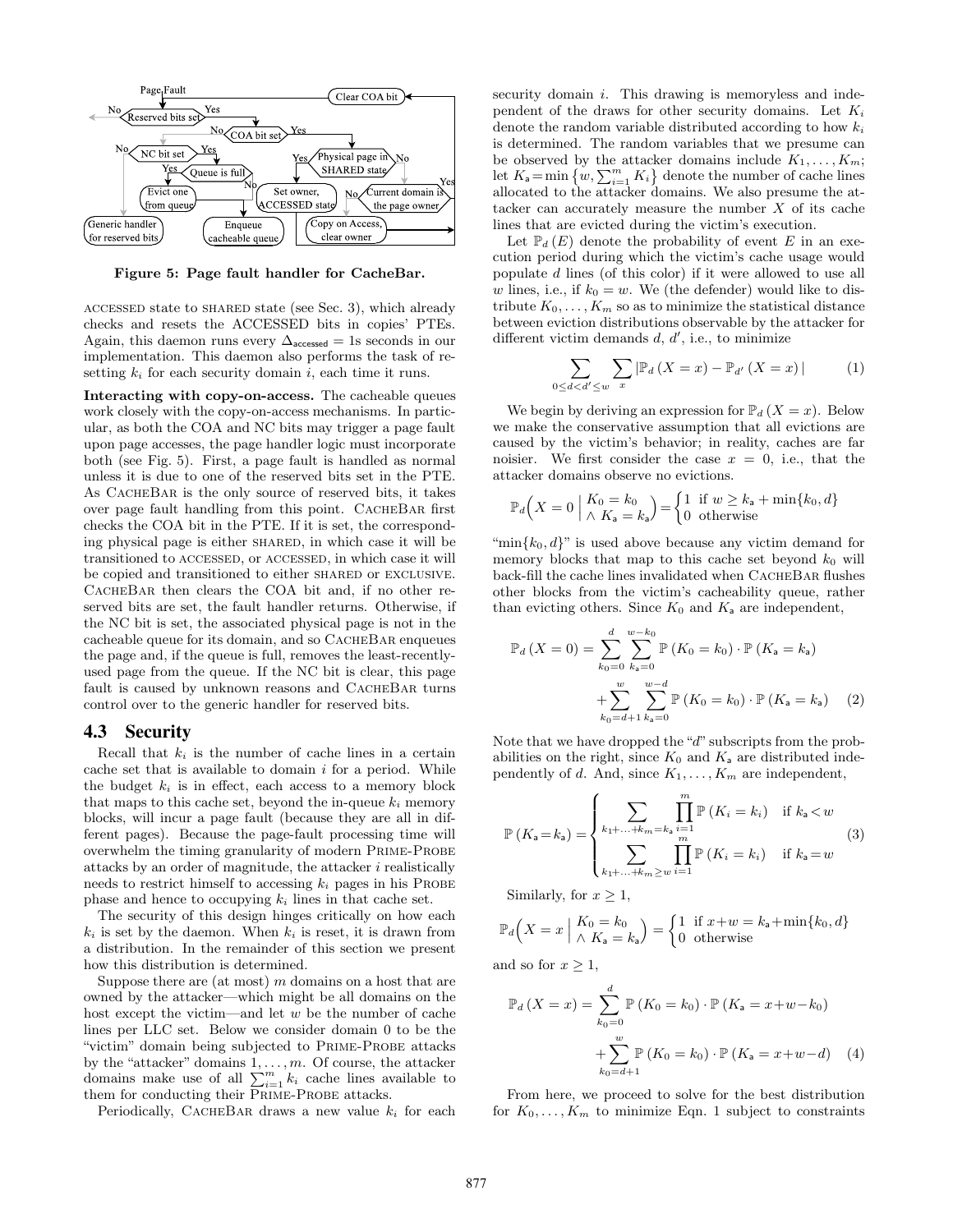Eqns. 2–4. That is, we specify those constraints, along with

$$
\forall i, i', k: \mathbb{P}\left(K_i = k\right) = \mathbb{P}\left(K_{i'} = k\right) \tag{5}
$$

$$
\forall i: \sum_{k_i=0} \mathbb{P}\left(K_i = k_i\right) = 1 \tag{6}
$$

$$
\forall i, k_i: \mathbb{P}\left(K_i = k_i\right) \ge 0\tag{7}
$$

and then solve for each  $\mathbb{P}(K_i = k_i)$  to minimize Eqn. 1.

Unfortunately, solving to minimize Eqn. 1 alone simply results in a distribution that results in no use of the cache at all (e.g.,  $\mathbb{P}(K_i = 0) = 1$  for each i). As such, we need to rule out such degenerate and "unfair" cases:

$$
\forall i: \mathbb{P}\left(K_i < w/(m+1)\right) = 0\tag{8}
$$

Also, to encourage cache usage, we counterbalance Eqn. 1 with a second goal that values greater use of the cache. We express this goal as minimizing the earth mover's distance [6] from the distribution that assigns  $\mathbb{P}(K_i = w) = 1$ , i.e.,

$$
\sum_{k=0}^{w} (w - k) \cdot \mathbb{P}(K_0 = k)
$$
\n(9)

As such, our final optimization problem seeks to balance Eqn. 1 and Eqn. 9. Let constant  $\gamma$  denote the maximum (i.e., worst) possible value of Eqn. 1 (i.e., when  $\mathbb{P}(K_i = w) = 1$ for each i) and  $\delta$  denote the maximum (i.e., worst) possible value of Eqn. 9 (i.e., when  $\mathbb{P}(K_i = 0) = 1$  for each i). Then, given a parameter  $\epsilon$ ,  $0 < \epsilon < 1$ , our optimization computes distributions for  $K_0, \ldots, K_m$  so as to minimize u subject to

$$
u = \frac{1}{\gamma} \left( \sum_{0 \le d < d' \le w} \sum_{x} |\mathbb{P}_d(X = x) - \mathbb{P}_{d'}(X = x)| \right)
$$
\n
$$
u \ge \frac{1}{\delta(1 + \epsilon)} \left( \sum_{k=0}^w (w - k) \cdot \mathbb{P}(K_0 = k) \right)
$$

and constraints Eqns. 2–8.

Our evaluation in Sec. 5.2.2 and Sec. 5.3.1 empirically characterizes the security and performance that result from setting  $\epsilon = 0.01$  the default setting in CACHEBAR. Of course, other balances could be chosen between these concerns, though as we will see below, this setting achieves convincing security while inducing only a modest performance overhead for most PaaS workloads.

## 5. EVALUATION

In this section, we evaluate the security and performance of CacheBar to validate its design and implementation.

## 5.1 Setup

Our testbed is a rack mounted DELL server equipped with two 2.67GHz Intel Xeon 5550 processors. Each processor contains 4 physical cores (hyperthreading disabled) sharing an 8MB last-level cache (L3). Each core has a 32KB L1 data and instruction cache and a 256KB L2 unified cache. The rack server is equipped with 128GB DRAM and 1000Mbps NIC connected to a 1000Mbps ethernet.

We implemented CACHEBAR as a kernel extension for Linux kernel 3.13.11.6 that runs Ubuntu 14.04 server edition. Our implementation adds ∼7000 lines of code to this Linux kernel. We set up containers using Docker 1.7.1.



Figure 6: Reload timings in Flush-Reload attacks on a shared address vs. on an unshared address

## 5.2 Security Evaluation

We evaluated the effectiveness of CACHEBAR in defending against both Flush-Reload and Prime-Probe attacks.

#### *5.2.1 Flush-Reload Attacks*

Although we used Spin model checker to validate the security of our copy-on-access design (Sec. 3), we empirically tested our implementation to validate its effectiveness. To do so, we constructed a FLUSH-RELOAD covert channel between sender and receiver processes, which were isolated in different containers. Both the sender and receiver were linked to a shared library, libcrypto.so.1.0.0, and were pinned to run on different cores of the same socket, thus sharing the same last-level cache. The sender ran in a loop, repeatedly accessing one memory location (the beginning address of function AES\_decrypt()). The receiver executed Flush-Reload attacks on the same memory address, by first Flushing the memory block out of the shared LLC with an clflush instruction and then RELOADing the block by accessing it directly while measuring the access latency. The interval between FLUSH and RELOAD was set to 2500 cycles. The experiment was run for 500,000 FLUSH-RELOAD trials. We then repeated this experiment with the sender accessing an unshared address, to form a baseline.

Fig. 6(a) shows the results of this experiment, when run over unmodified Linux. The three horizontal lines forming the "box" in each boxplot represents the first, second (median), and third quartiles of the FLUSH-RELOAD measurements; whiskers extend to cover all points that lie within  $1.5\times$  the interquartile range. As can be seen in this figure, the times observed by the receiver to RELOAD the shared address were clearly separable from the times to RELOAD the unshared address, over unmodified Linux. With CACHEBAR enabled, however, these measurements are no longer separable (Fig. 6(b)). Certain corner cases are not represented in Fig. 6. For example, we found it extremely difficult to conduct experiments to capture the corner cases where FLUSH and RELOAD takes place right before and after physical page mergers, as described in Sec. 3.3. As such, we rely on our manual inspection of the implementation in these cases to check correctness and argue these corner cases are very difficult to exploit in practice.

## *5.2.2 Prime-Probe Attacks*

We evaluated the effectiveness of CACHEBAR against PRIME-PROBE attacks by measuring its ability to interfere with a simulated attack. Because the machine architecture on which we performed these tests had a w-way LLC with  $w = 16$ , we limited our experiments to only a single attacker container (i.e.,  $m = 1$ ), but an architecture with a larger  $w$  could accommodate more.<sup>4</sup>

<sup>4</sup>For example, on an Itanium 2 processor with a 64-way LLC,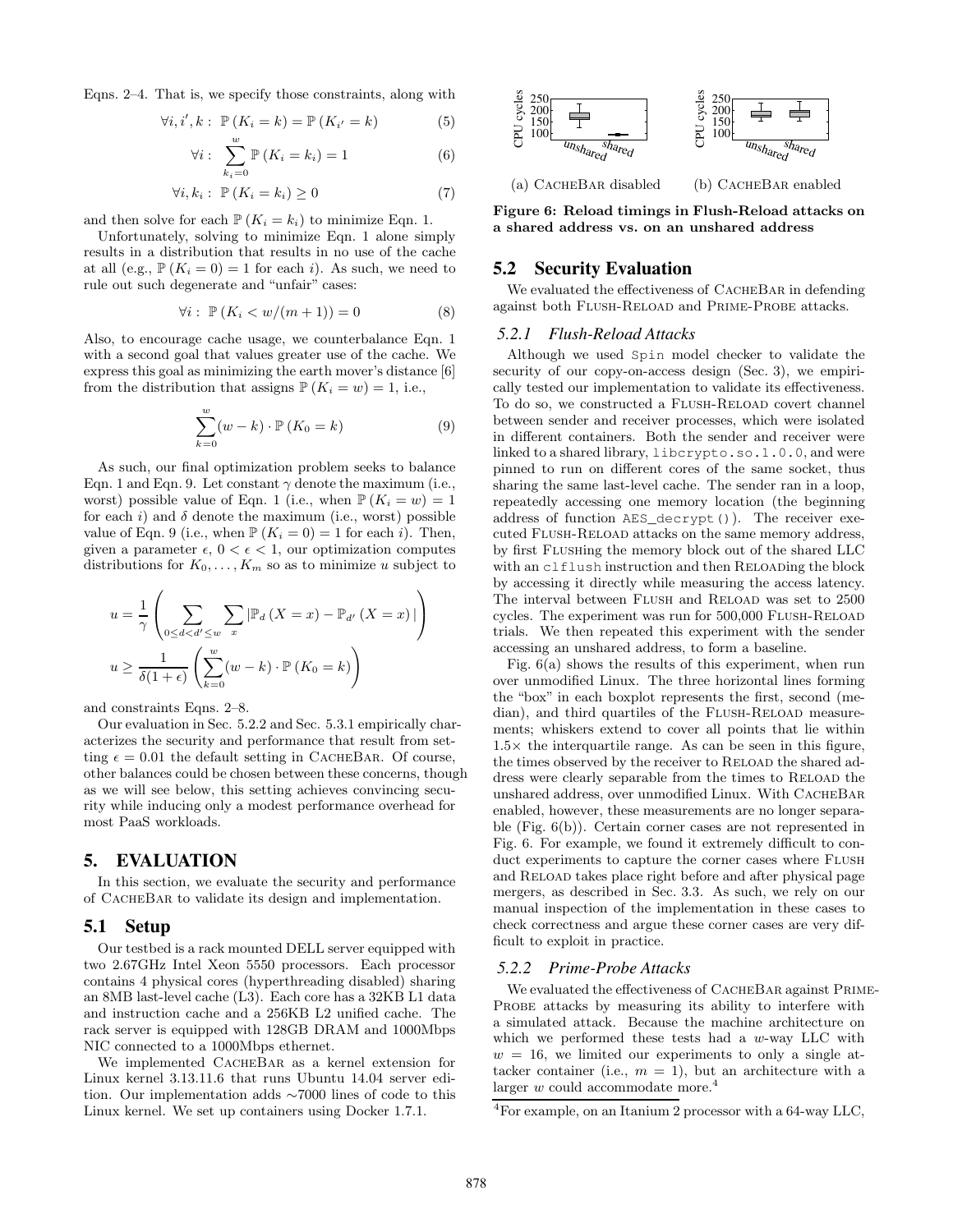In our simulation, a process in the attacker container repeatedly performed Prime-Probe attacks on a specific cache set, while a process in a victim container accessed data that were retrieved into the same cache set at the rate of d accesses per attacker Prime-Probe interval. The cache lines available to the victim container and attacker container, i.e.,  $k_v$  and  $k_a$  respectively, were fixed in each experiment. The calculations in Sec. 4.3 implied that  $k_{\nu}$  and  $k_{\mathsf{a}}$ could take on values from  $\{4, 5, 6, \ldots, 14\}$ . In each test with fixed  $k_v$  and  $k_a$ , we allowed the victim to place a demand of (i.e., retrieve memory blocks to fill)  $d \in \{0, 1, 2, ..., 16\}$ cache lines of the cache set undergoing the Prime-Probe attack by the attacker. The attacker's goal was to classify the victim's demand into one of six classes: NONE =  $\{0\}$ ,  $ONE = \{1\}$ , FEW =  $\{2, 3, 4\}$ , SOME =  $\{5, 6, 7, 8\}$ , LOTS =  $\{9, 10, 11, 12\}$ , and  $MOST = \{13, 14, 15, 16\}$ .

To make the attack easier, we permitted the attacker to know  $k_a$ ; i.e., the attacker trained a different classifier per value of  $k_a$ , with knowledge of the demand d per PRIME-PROBE trial, and then tested against additional trial results to classify unknown victim demands. Specifically, after training a naïve Bayes classifier on 500,000 PRIME-PROBE trials per  $(d, k_a, k_v)$  triple, we tested it on another 500,000 trials. To filter out PROBE readings due to page faults, excessively large readings were discarded from our evaluation. The tests without CACHEBAR vielded the confusion matrix in Table  $7(a)$ , with overall accuracy of 67.5%. In this table, cells with higher numbers have lighter backgrounds, and so the best attacker would be one who achieves white cells along the diagonal and dark-gray cells elsewhere. As can be seen there, classification by the attacker was very accurate for d falling into NONE, ONE, or LOTS; e.g.,  $d = 1$  resulted in a classification of one with probability of 0.80. Other demands had lower accuracy, but were almost always classified into adjacent classes; i.e., every class of victim demand was classified correctly or as an adjacent class (e.g.,  $d \in$  FEW was classified as one, few, or some) at least 96% of the time.

In contrast, Fig. 7(b) shows the confusion matrix for a naïve Bayes classifier trained and tested using PRIME-PROBE trials conducted with CACHEBAR enabled. Specifically, these values were calculated using

$$
\mathbb{P}(\text{class} = c \mid d \in c')
$$
\n
$$
= \sum_{4 \le k_a, k_v \le 14} \left( \mathbb{P}(\text{class} = c \mid d \in c' \land K_v = k_v \land K_a = k_a) \right)
$$
\n
$$
\mathbb{P}(K_a = k_a) \cdot \mathbb{P}(K_v = k_v) \right)
$$

where class denotes the classification obtained by the adversary using the naïve Bayes classifier;  $c, c' \in \{\text{None}, \text{ONE},\}$ FEW, SOME, LOTS, MOST}; and  $\mathbb{P}(K_a = k_a)$  and  $\mathbb{P}(K_v = k_v)$ are calculated as described in Sec. 4.3. The factor

 $\mathbb{P}(\text{class} = c \mid d \in c' \land K_v = k_v \land K_a = k_a)$  was measured em-<br>which the Thomas move limits models are other that follows pirically. Though space limits preclude reporting the full class confusion matrix for each  $k_v$ ,  $k_a$  pair, the accuracy of the naïve Bayes classifier per  $k_v$ ,  $k_a$  pair, averaged over all classes c, is shown in Fig. 8. As in Fig. 7, cells with larger values in Fig. 8 are more lightly colored, though in this case, the diagonal has no particular significance. Rather, we would expect that when the attacker and victim are each

|             |             | Classification by attacker                              |     |     |     |     |     |  |  |
|-------------|-------------|---------------------------------------------------------|-----|-----|-----|-----|-----|--|--|
|             |             | <b>LOTS</b><br>SOME<br><b>NONE</b><br>ONE<br><b>FEW</b> |     |     |     |     |     |  |  |
| Sen<br>Next | <b>NONE</b> | .96                                                     |     |     |     |     |     |  |  |
|             | ONE         | $.01\,$                                                 | .80 | .19 | .01 | .00 | .00 |  |  |
|             | <b>FEW</b>  | .00                                                     | .16 | .50 | .30 | .04 | .00 |  |  |
|             | SOME        | .00                                                     | .00 | .07 | .54 | .34 | .04 |  |  |
|             | <b>LOTS</b> | .00                                                     | .00 | .00 | .03 | .84 | .13 |  |  |
|             | <b>MOST</b> | .00                                                     | .00 | .00 | .03 | .56 | .41 |  |  |

#### (a) Without CACHEBAR

|  |             | Classification by attacker |             |     |      |      |                |  |
|--|-------------|----------------------------|-------------|-----|------|------|----------------|--|
|  |             | <b>NONE</b>                | <b>MOST</b> |     |      |      |                |  |
|  | <b>NONE</b> | .33                        | .16         | 26  | -187 | (1)4 | 0 <sup>2</sup> |  |
|  | <b>ONE</b>  | .16                        | .36         | .19 | .19  | .06  | .04            |  |
|  | <b>FEW</b>  | .13                        | .14         | .40 | .19  | .09  | .05            |  |
|  | SOME        | .09                        | $.10\,$     | .16 | .37  | .20  | .07            |  |
|  | <b>LOTS</b> | .08                        | .06         | .10 | .16  | .46  | .13            |  |
|  | <b>MOST</b> | .10                        | .07         | .18 | .18  | .18  | .29            |  |

(b) With CACHEBAR

Figure 7: Confusion matrix of naïve Bayes classifier

|                |                |     |     |     |     | $k_{\rm v}$ |     |     |     |     |     |
|----------------|----------------|-----|-----|-----|-----|-------------|-----|-----|-----|-----|-----|
|                | $\overline{4}$ | 5   | 6   | 7   | 8   | 9           | 10  | 11  | 12  | 13  | 14  |
| $\overline{4}$ | .18            | .17 | .17 | .17 | .17 | .17         | .17 | .17 | .36 | .22 | .33 |
| 5              | .19            | .17 | .30 | .32 | .27 | .27         | .20 | .26 | .33 | .46 | .39 |
| 6              | .17            | .31 | .24 | .18 | .21 | .17         | .20 | .27 | .43 | .39 | .41 |
| $\overline{7}$ | .17            | .33 | .22 | .22 | .19 | .31         | .33 | .33 | .46 | .48 | .54 |
| 8              | .33            | .35 | .32 | .23 | .43 | .37         | .43 | .42 | .32 | .38 | .49 |
| ka<br>9        | .20            | .26 | .31 | .28 | .44 | .38         | .34 | .34 | .46 | .39 | .56 |
| 10             | .41            | .31 | .27 | .35 | .50 | .55         | .53 | .31 | .53 | .50 | .62 |
| 11             | .45            | .45 | .40 | .45 | .47 | .54         | .54 | .57 | .67 | .50 | .50 |
| 12             | .55            | .50 | .59 | .63 | .49 | .48         | .54 | .49 | .56 | .58 | .57 |
| 13             | .55            | .53 | .68 | .68 | .54 | .65         | .52 | .56 | .57 | .66 | .66 |
| 14             | .53            | .56 | .45 | .65 | .46 | .62         | .48 | .68 | .55 | .57 | .53 |

Figure 8: Accuracy per values of  $k_v$  and  $k_a$ 

limited to fewer lines in the cache set (i.e., small values of  $k_a$ ) and  $k_v$ , in the upper left-hand corner of Fig. 8) the accuracy of the attacker will suffer, whereas when the attacker and victim are permitted to use more lines of the cache (i.e., in the lower right-hand corner) the attacker's accuracy would improve. Fig. 8 supports these general trends.

Returning to Fig.  $7(b)$ , we see that CACHEBAR substantially degrades the adversary's classification accuracy, which overall is only 33%. Moreover, the adversary is not only wrong more often, but is also often "more wrong" in those cases. That is, whereas in Fig. 7(a) shows that each class of victim demand was classified as that demand or an adjacent demand at least 96% of the time, this property no longer holds true in Fig. 7(b). Indeed, the attacker's *best* case in this regard is classifying victim demand LOTS, which it classifies as SOME, LOTS, or MOST  $75\%$  of the time. In the case of a victim demand of most, this number is only 47%.

#### 5.3 Performance Evaluation

In this section we describe tests we have run to evaluate the performance impact of CacheBar relative to an unmodified Linux kernel. As mentioned previously, we are motivated by side-channel prevention in PaaS clouds, and so we focused our evaluation on typical PaaS applications.

In order to increase server utilization and reduce cost, most public PaaS clouds isolate tenants within the same operating system using Linux containers. While a web application may contain web servers, programming language runtimes, databases, and a set of middleware that enrich its

CACHEBAR could accommodate  $m = 3$  or larger. That said, we are unaware of prior works that have successfully conducted Prime-Probe attacks from multiple colluding attackers, which would itself face numerous challenges  $(e.g.,)$ coordinating PROBES by multiple processes).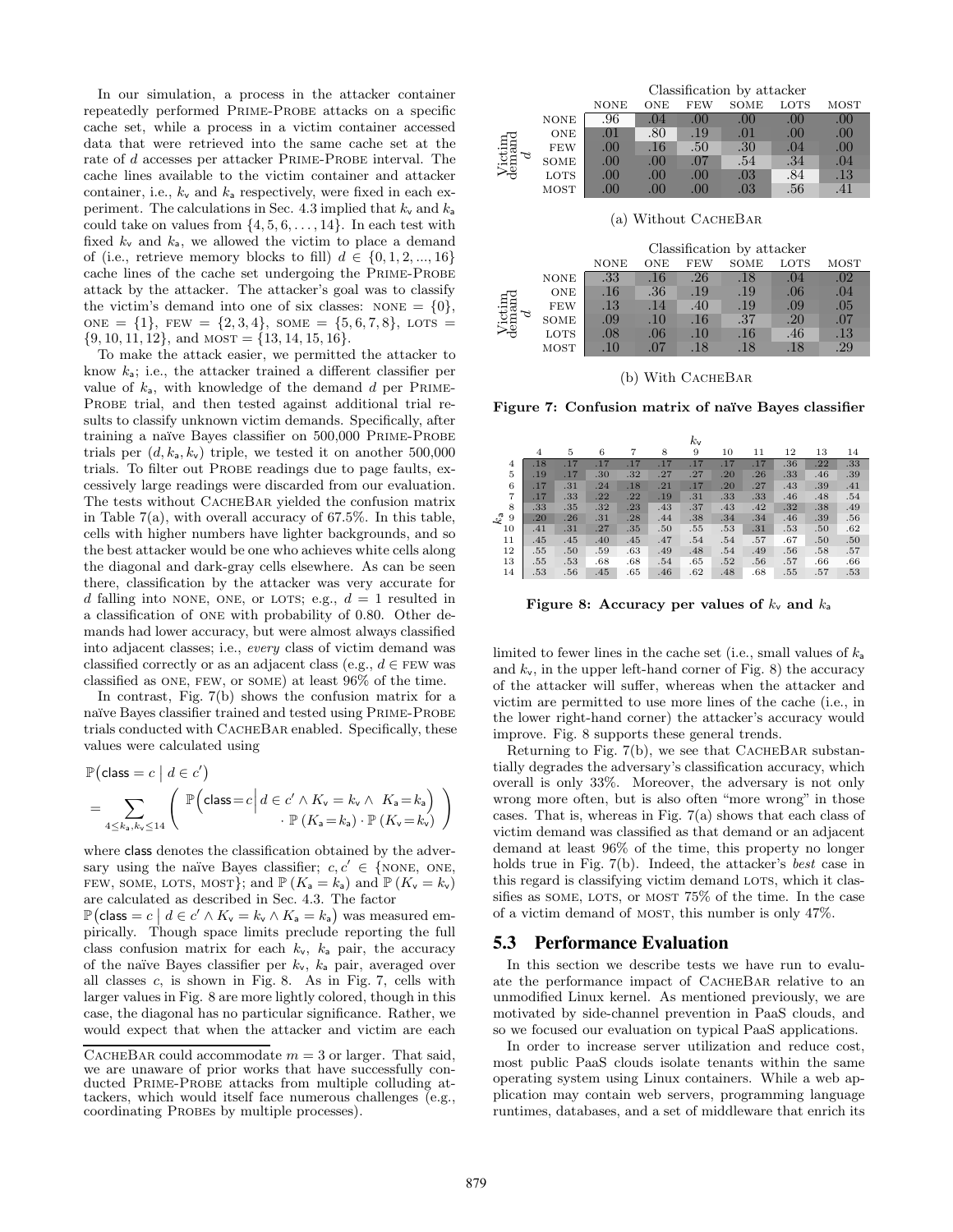| PaaS cloud        | Supported server engines $(+)$ application languages)                                                  |
|-------------------|--------------------------------------------------------------------------------------------------------|
| AppFog            | Tomcat, Apache, Nginx, IIS (Java, Python, PHP, Node.js, Ruby, Go)                                      |
| Azure             | Tomcat, Jetty, Apache, Nginx, GlassFish, Wildfly, IIS (Java, Python, PHP, Node.js, Ruby, .NET)         |
| Elastic Beanstalk | Tomcat, Apache, Nginx, Passenger, Puma, IIS (Java, Python, PHP, Node.js, Ruby, Go, .NET)               |
| Engine Yard       | Nginx, Rack, Passenger, Puma, Unicorn, Trinidad (Java, PHP, Node.js, and Ruby)                         |
| Google Cloud      | JBoss, Wildfly, Tomcat, Apache, Nginx, Zend, Passenger, Mongrel, Thin, IIS (Java, Python, PHP,         |
|                   | Node.js, Ruby, ASP.NET, Go)                                                                            |
| Heroku            | Jetty, Tomcat, Tornado, Nginx, Apache, Mongrel, Thin, Puma, Unicorn, Hypnotoad, Starman, Mongoose,     |
|                   | Yaws, Mochiweb (Java, Python, PHP, Node.js, Ruby, Go, Perl, C, Erlang, Scala, Clojure)                 |
| HP Stackato       | Apache, Apache TomEE, Nginx (Java, Python, PHP, Node.js, Ruby, Perl, Erlang, Scala, Clojure, ASP.NET)  |
| OpenShift         | JBoss, Wildfly, Tomcat, Apache, Spring, Tornado, Zend, Vert.x (Java, Python, PHP, Node.js, Ruby, Perl, |
|                   | Ceylon)                                                                                                |

Table 1: Server+language support in selected PaaS clouds



Figure 9: Average throughput and response time per **Apache**+PHP-FPM server, each in a separate container



functionality, in all PaaS clouds we have studied, language runtimes and web servers are located on different servers from databases and middleware; web/app servers controlled by different tenants may share the same OS, however. Because users of PaaS clouds do not have the permission to execute arbitrary code on databases and middleware that are typically shared by multiple tenants, the targets of the sidechannel attacks we consider in this paper are primarily web servers that supports various language runtimes, which may be co-located with the adversary-controlled malicious web servers on which arbitrary code can be executed. We conducted a survey to understand the popular web/app servers that are used in major PaaS clouds, and the programming languages they support; see Table 1.

#### *5.3.1 Runtime and Throughput Overhead*

Our experiments explored CACHEBAR's performance (1) per the number of container (and webserver) instances; (2) for different combinations of webserver and application language; (3) for complex workloads characteristic of a social networking website; and (4) for media-streaming workloads.

Webserver performance. In the first experiments, each container ran an Apache 2.4.7 web server with PHP-FPM and SSL enabled. We set up one client per server using autobench; clients were spread across four computers, each with the same networking capabilities as the (one) server computer (not to mention more cores and memory than the

server computer), to ensure that any bottlenecks were on the server machine. Each client repeatedly requested a web page and recorded its achievable throughputs and response times at those throughput rates. The content returned to each client request was the 86KB output of phpinfo().

Fig. 9 shows the throughputs and response times when clients sent requests using SSL without reusing connections. In particular, Fig. 9(a) shows the achieved response rates (left axis) and response times (right axis), averaged over all containers, as a function of offered load when there were four containers (and so four web servers). Bars depict average response rates running over unmodified Linux ("rate w/o CacheBar") or CacheBar ("rate w CacheBar"), and lines depict average response times running over unmodified Linux ("time w/o CacheBar") or CacheBar ("time w CACHEBAR"). Fig.  $9(b)$  shows the same information for 16 containers. As can be seen in these figures, the throughput impact of CacheBar was minimal, while the response time increased by around  $20\%$ . Fig.  $9(c)$  shows this information in another way, with the number of containers (and hence servers) increasing along the horizontal-axis. In Fig.  $9(c)$ , each bar represents the largest request rate at which the responses could keep up.

Webserver+language combinations. Next, we selected other common webserver+app-language combinations, namely Java over a Tomcat web server, Python over Apache+cgi, Python over Tornado, and Ruby over Puma. For each con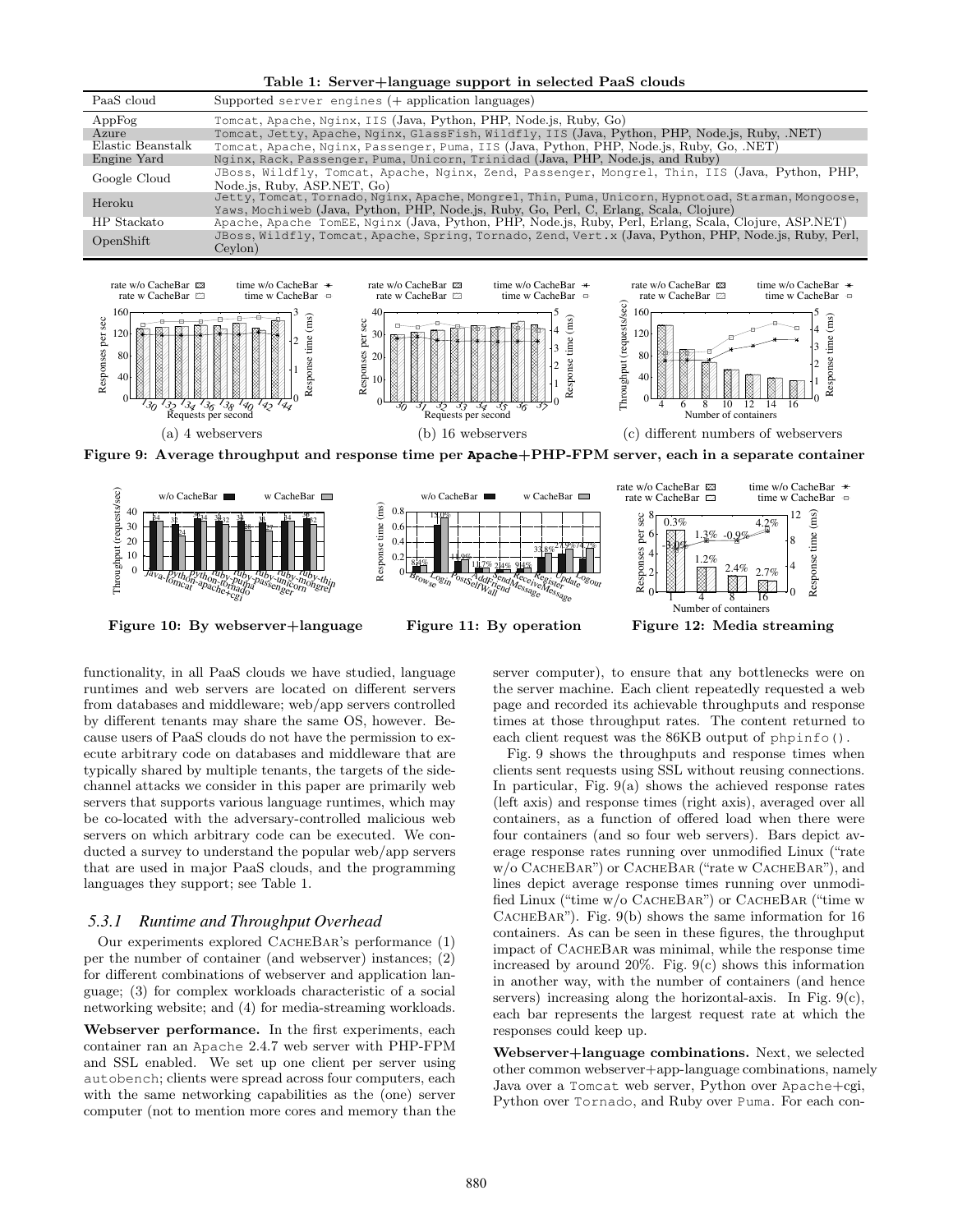figuration, we instantiated 16 containers and set each up to dynamically generate 80KB random strings for clients. We also did tests using another four web servers running the same Ruby application, namely Passenger, Unicorn, Thin, and Mongrel. Fig. 10 shows the throughput that resulted in each case, over Linux and over CacheBar. As shown there, the throughput overheads were modest for most of the server+language combinations that we considered. The worst case was Python over Apache+cgi, which suffered a throughput degradation with CACHEBAR of 25%; other degradations were much more modest.

Impact on a more complex workload. To test effects on more complex workloads, we used the webserver instance in CloudSuite [8] that implements a social community website written in PHP over Nginx on our CACHEBAR-protected machine. This implementation queries a MySQL database and caches results using Memcached; in keeping with PaaS architectures, the database and Memcached server were implemented on another machine without protection, since tenants cannot typically execute directly on these machines. We used the Faban tool to generate a mix of requests to the webserver, including browse (7.9%), login (7.5%), post  $(24.9\%)$ , addFriend  $(7.3\%)$ , sendMsg  $(44.0\%)$ , register  $(0.8\%)$ , and logout  $(7.5\%)$ . In addition, a background activity happened on the webserver every 10s, which was either receiveMsg or update with equal likelihood. Fig. 11 shows that the responsiveness of the various common operations suffered little with CacheBar, between 2% and 15% overhead. Three operations (register, update, and logout) suffered over 25% overhead, but these operations were rare in the Faban workload (and presumably in practice).

Media streaming in CloudSuite. In addition to the webserver benchmark setup used above, CloudSuite offers a media streaming server running over Nginx that serves 3.1GB static video files at different levels of quality. We set up a client process per server to issue a mix of requests for videos at different quality levels and, through a binary search, to find the peak request rate the server can sustain while keeping the failure rate below a threshold. Fig. 12 shows that CACHEBAR affected this application least of all, in both throughput and response time.

SPEC CPU 2006 benchmarks. For completeness, we measured the impact of CacheBar on nine SPEC CPU 2006 benchmarks. Six resulted in reasonable overheads: hmmer (13.3% overhead), gamess (3.5%), gromacs (13.1%), namd  $(14.3\%)$ , povray  $(0.4\%)$ , and tonto  $(16.8\%)$ . However, three exhibited substantially higher overheads: perlbench (225%), bzip2 (76%), and h264ref (143%). (Overheads caused by copy-on-access alone were below 5%.) It is not surprising that limiting cache usage using cacheable queue can interfere with some workloads. CacheBar is not a panacea and is best suited for the PaaS workloads that formed the core of our evaluation.

#### *5.3.2* CacheBar*'s Memory Savings*

To measure the memory savings that copy-on-access offers over disabling memory sharing between containers, we measured the total unique physical memory pages used across various numbers of webservers, each in its own container, when running over (i) unmodified Linux, (ii) Linux without cross-container memory sharing, and (iii) CACHEBAR-



enabled Linux. We used the system diagnosis tool smem for

memory accounting, specifically by accumulating the PSS (proportional set size) field output by smem for each process, which reports the process' shared memory pages divided by the number of processes sharing these pages, plus the process' unshared memory pages and all kernel pages.

Fig. 13 shows the memory overhead of Linux without crosscontainer sharing and with CACHEBAR, computed by subtracting the memory measured for unmodified Linux from the memory measured for each of these systems. We grew the number of containers to 16 in each case, and then extrapolated to larger numbers of containers using best-fit lines. As can be seen in Fig. 13, the overhead of CACHEBAR is virtually zero ("CACHEBAR-idle") with negligible query load. "Non-cross-shared-busy" and "CacheBar-busy" shows the same measures in an experiment where every fourth server was subjected to a slightly more active load of four requests per second. This was enough to induce CACHEBAR's copyon-access mechanism to copy some memory pages. Again, however, the memory overhead of CACHEBAR was much less than of disabling cross-container sharing altogether.

# 6. CONCLUSION

We have presented two techniques to defend against sidechannel attacks via LLCs, namely (i) copy-on-access for physical pages shared among multiple security domains, to interfere with Flush-Reload attacks, and (ii) cacheability management for pages to limit the number of cache lines per cache set that an adversary can occupy simultaneously, to mitigate Prime-Probe attacks. We described the implementation of these techniques in a memory-management subsystem called CACHEBAR for Linux, to interfere with LLC-based side-channel attacks across containers. Using formal analysis (model checking for copy-on-access, and probabilistic modeling for cacheability management), we developed designs that mitigate side-channel attacks in our empirical evaluations. Our experiments also confirmed that the overheads of our approach are modest for PaaS workloads.

Acknowledgments. This work was supported in part by NSF grants 1330599 and 1566444.

## 7. REFERENCES

- [1] A. Arcangeli, I. Eidus, and C. Wright. Increasing memory density by using KSM. In *Linux Symposium*, 2009.
- [2] Y. Azar, S. Kamara, I. Menache, M. Raykova, and B. Shepard. Co-location-resistant clouds. In 6th ACM Cloud Computing Security Workshop, 2014.
- [3] E. Bosman, K. Razavi, H. Bos, , and C. Giuffrida. Dedup est machina: Memory deduplication as an